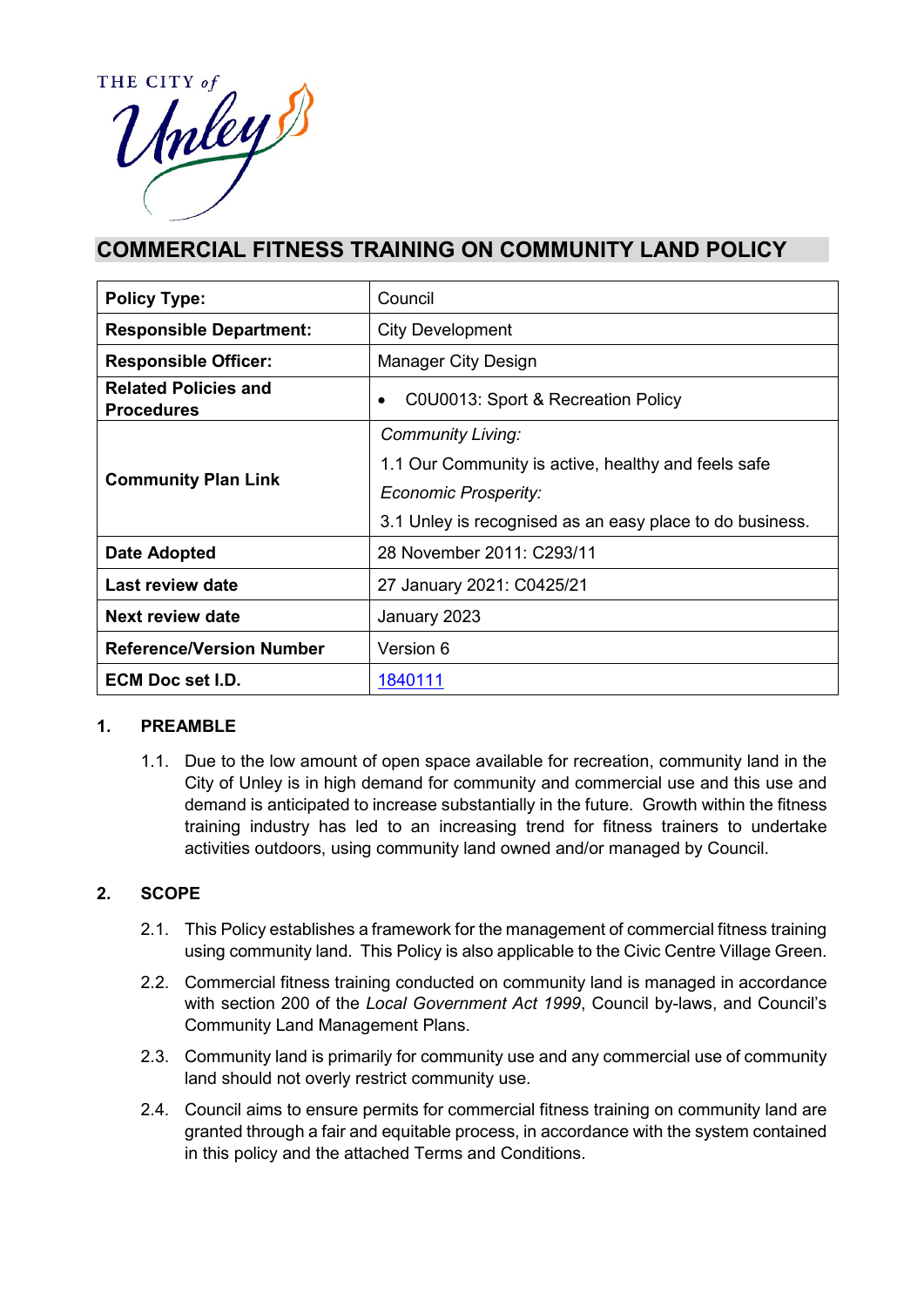- 2.5. An annual fee will apply to undertake commercial fitness training on community land. Council endorses fees for facility hire annually in conjunction with the Council's Annual budget, and the fee for commercial fitness training will be set as part of this process. No discounts to this fee will be available.
- 2.6. Refer to Council's Annual Fees and Charges Schedule for an up-to-date list of fees. This may be viewed at the Civic Centre or on the Council website; [www.unley.sa.gov.au](http://www.unley.sa.gov.au/)
- 2.7. Commercial fitness training participants are prohibited from using public art works and memorials as part of the exercise routine or for attaching of any equipment.

### **3. POLICY PURPOSE/OBJECTIVES**

- 3.1. The objectives of this Policy are to:
- 3.2. ensure that appropriate community use of community land remains the priority use, and to define what locations, activities, and fitness group sizes are appropriate..
- 3.3. resolve any issue arising from the use of community land for commercial fitness training in an efficient and effective manner.
- 3.4. ensure a consistent approach to the management of commercial fitness training on community land.
- 3.5. ensure fitness trainers/leaders undertaking commercial activities on community land have the relevant qualifications and insurances, to reduce any risk to participants, other reserve users, and Council.
- 3.6. The Permit Terms and Conditions aim to:
	- reduce the potential for harm to persons who are engaging in fitness activities, and
	- protect Council equipment, infrastructure, built and natural assets from misuse and damage.
- 3.7. Where Council infrastructure works and maintenance may be required at the same time as a booked training session, Council Administration will aim to give reasonable advance notice to the fitness activity permit holder.

### **4. DEFINITIONS**

- 4.1. **Commercial activity** is an activity that results in financial profit to the organiser of the activity.
- 4.2. **Community land** is defined in Section 193(1) of the *Local Government Act 1999* as; "All local government land (except roads) that is owned by a council or is under a council's care, control and management".
- 4.3. **Civic Centre Village Green** is open space adjacent to the Civic Centre bounded by Oxford Terrace, Rugby Street and Edmund Avenue.
- 4.4. **Council** is the Corporation of the City of Unley.
- 4.5. **Fitness training** is any activity involving physical exercise with the aim of enhancing or maintaining physical fitness and overall health and wellness. These activities may include strengthening muscles and the cardiovascular system, improving athletic skills, weight loss or maintenance, and for enjoyment.
- 4.6. **Fitness trainer/leader** is a person who facilitates and/or assists others to participate in fitness training.

THE CITY of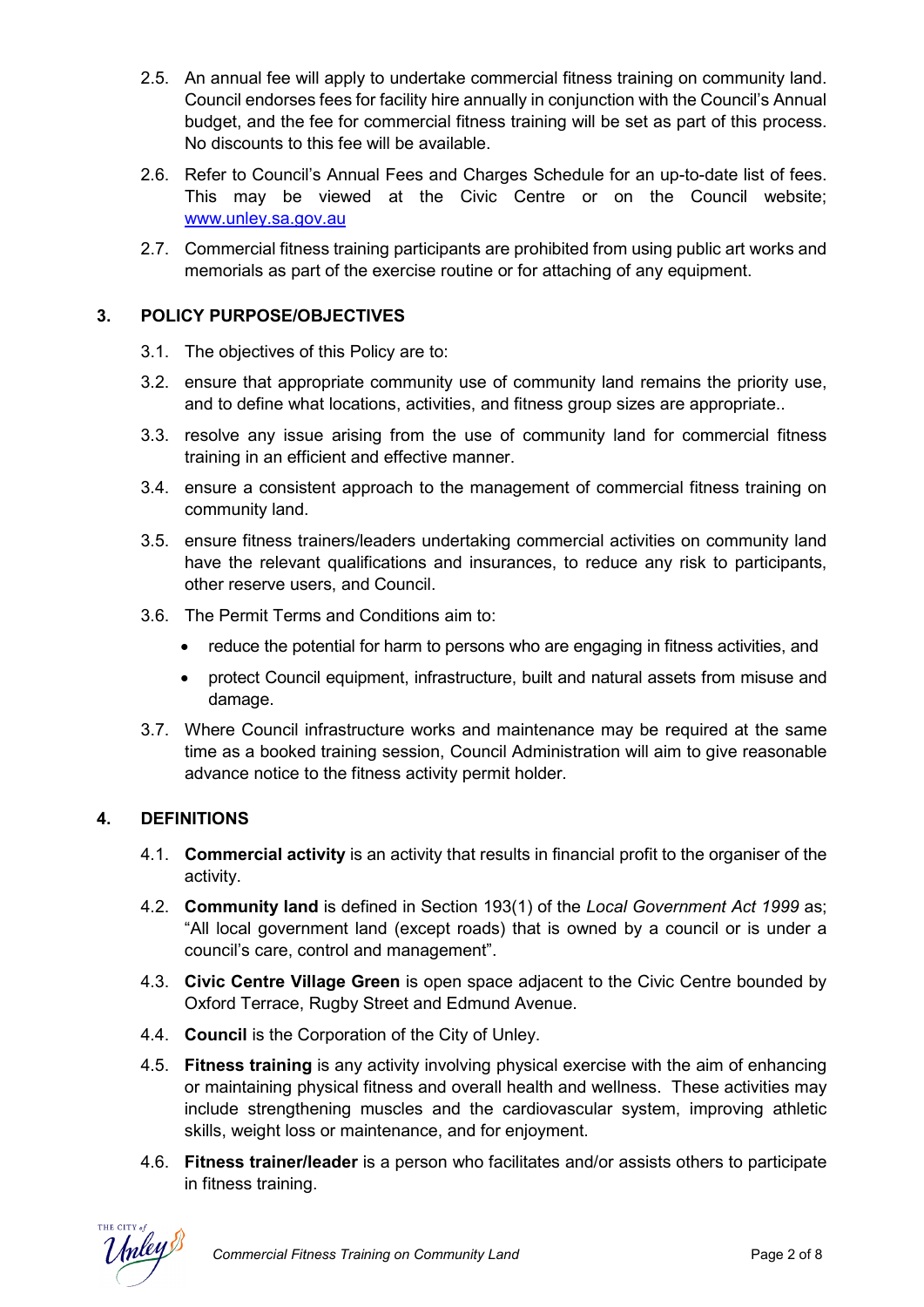### **5. ROLES AND RESPONSIBILITIES**

5.1. Permits will be administered on behalf of Council by City Design.

#### **6. POLICY STATEMENT**

- 6.1. This policy provides a framework for managing and allocating the use of community land by commercial fitness groups.
- 6.2. The City of Unley acknowledges that outdoor fitness training is an appropriate form of recreation and contributes to the health and well-being of Unley residents.
- 6.3. This policy does not apply to:
	- other commercial activities on community land,
	- fitness training that is not of a commercial nature.

#### *Permit System*

- 6.4. Use of community land for commercial fitness training purposes is managed through the issuing of Permits. The purpose of the Permit System is:
	- 6.4.1. To establish a fair and equitable process, fitness trainers must apply annually for the 12 month permit.
	- 6.4.2. Commercial fitness trainers should complete a Commercial Fitness Training – Application Form by 1 May, to apply for a permit for the following financial year (from July to June each year).
	- 6.4.3. Council Administration staff will assess the form, and a twelve-month permit will be issued, provided that the fitness trainer pays the relevant fee, and meets the requirements outlined in the Fitness Training Permit Terms and Conditions (Appendix A).
	- 6.4.4. Fitness trainers may be allocated a location and times that meet their request and Council requirements. Where a request cannot be met or is not appropriate, Council will negotiate alternative options in accordance with this policy.
	- 6.4.5. Where fitness trainers/leaders make application to Council after the 1 May deadline, a permit may be granted where the request can be accommodated in accordance with this policy.
	- 6.4.6. Existing fitness trainers may be given priority to book their desired location and times, and Council reserves the right to change bookings after review.
	- 6.4.7. While no discount is offered on the annual permit fee, a pro rata amount may be charged for a permit issued part way through the financial year.
	- 6.4.8. When requested by an Authorised Officer of Council, Fitness trainers/leaders are required to produce their Council permit.
	- 6.4.9. Permit holders may apply for multiple locations on a single permit and fee as long as there is not concurrent location use.
	- 6.4.10. Groups of more than 20 people may be accommodated in parks subject to Council review and approval.

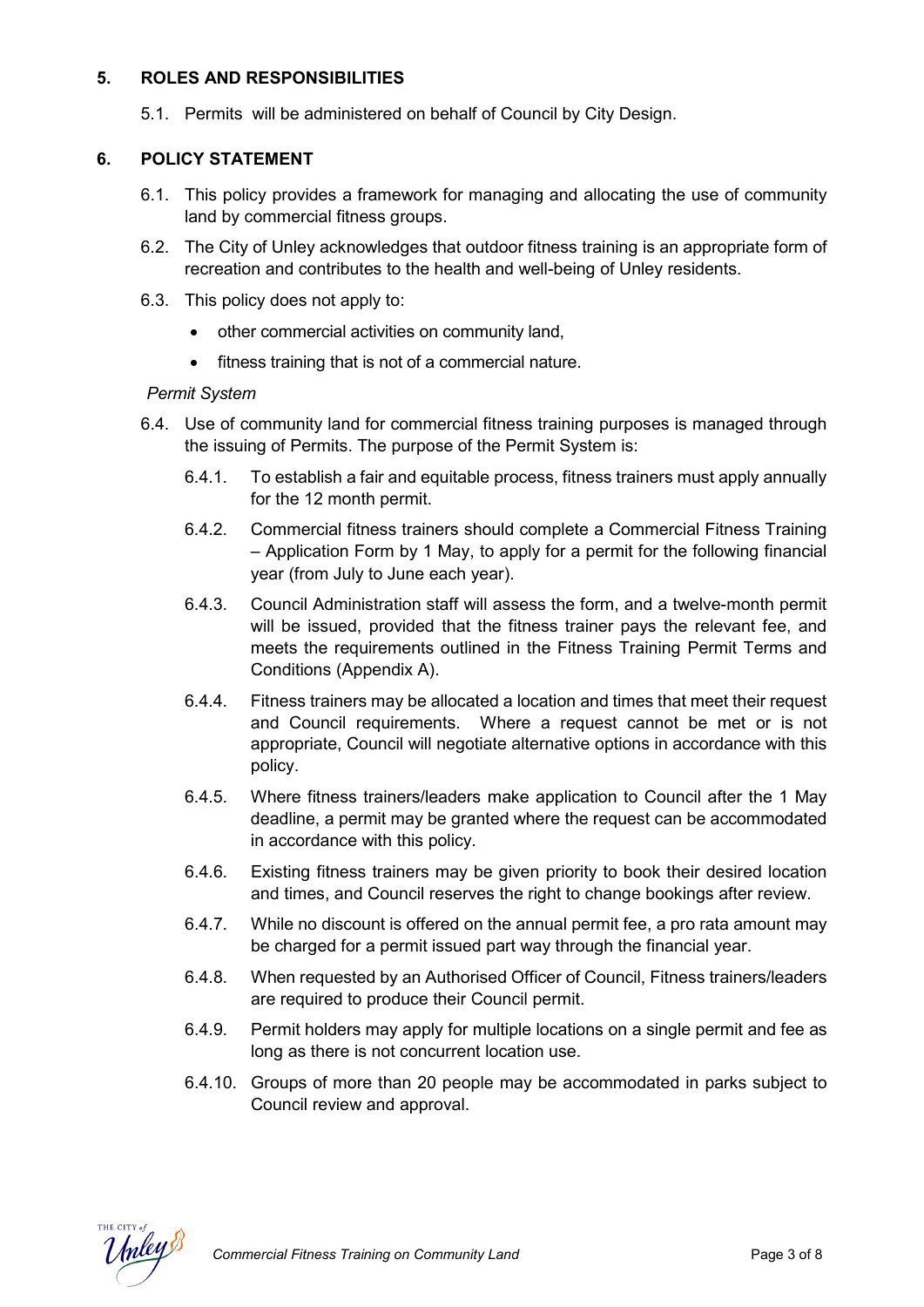### **7. POLICY DELEGATIONS**

- 7.1. The Administration may make minor alterations when necessary to the Fitness Training Permit Terms and Conditions (Appendix A) without requiring formal Council approval.
- 7.2. The Chief Executive Officer (or delegate) is authorised to issue permits to commercial fitness trainers in accordance with this policy.

### **8. LEGISLATION + PLANS**

*Local Government Act 1999*

City of Unley By-laws:

No. 1; Permits and Penalties

No. 3; Local Government Land

City of Unley; *Community Land Management Plans, 2007*

City of Unley; *Sport and Recreation Plan 2015-2020*

### **9. AVAILABILITY OF POLICY**

9.1. The Policy is available for public inspection during normal office hours at:

The Civic Centre,

181 Unley Road, Unley SA 5061.

A copy may be purchased for a fee as determined annually by Council.

It is also available for viewing, download and printing free of charge from the Council's website www.unley.sa.gov.au.

#### **10. DOCUMENT HISTORY**

| <b>Date</b>       | <b>Ref/Version No.</b> | <b>Comment</b>                              |  |
|-------------------|------------------------|---------------------------------------------|--|
| 23 May 2011       | C135/11: V1            | Draft endorsed for public consultation      |  |
| 28 November 2011  | C293/11: V2            | New policy adopted by Council               |  |
| 22 October 2012   | C564/12: V3            |                                             |  |
| 14 December 2015  | C334/15: V4            | Was policy number COU121                    |  |
| 23 September 2019 | C0117/19: V5           |                                             |  |
| 27 January 2021   | C0425/21: V6           | Everard Park Reserve added to approved list |  |

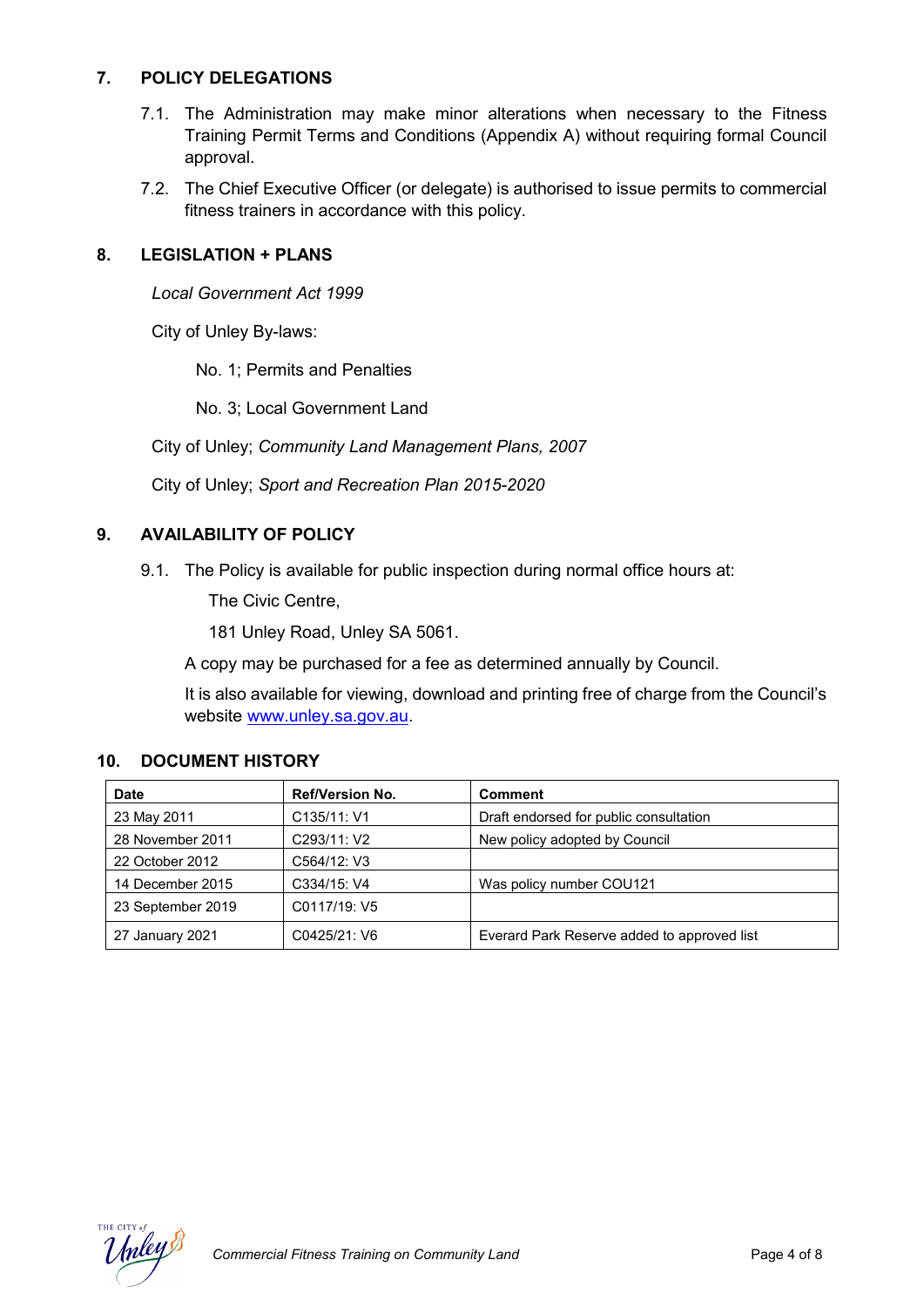# **APPENDIX A**

# **FITNESS TRAINING PERMIT**

# **TERMS AND CONDITIONS and APPLICATION FORM**

# **1. Permit Period**

Approved bookings will be issued with a permit to use a specific location for the maximum period of **12 months** for the full financial year or pro rata basis.

## **2. Size of Fitness Groups**

The size of a fitness group will be no more than **20 people unless otherwise approved by Council,** however, please refer to attached list outlining the size of groups permitted at each reserve.

## **3. Times of Use**

- Fitness training is not to commence before 6.30am (or 6.00am at some selected parks refer clause 11 'Approved Locations') and must conclude by 8.00pm.
- Times of use will be assessed by Council and approved on a site by site basis.
- Personal trainers are required to provide sufficient lighting when using reserves outside of daylight hours, and only battery-powered lights are approved. Sports floodlights are not permitted.
- Council cannot guarantee that toilet facilities in parks will be available before 7.00am.
- Toilet facilities are automatically locked at 8.00pm every day.

# **4. Permissible Activities**

- Gym sessions (with or without weights, medicine balls, jump and balance activities).
- Aerobic activities sprints, obstacle, speed and agility courses.
- Core strength and mat activities (such as Yoga, Tai Chi, and Pilates).
- Circuit training.
- Non-exclusive use of public outdoor gym and fitness equipment.

# **5. Excluded Activities**

- Aggressive and intimidating activities that involve shouting, loud voice calls or instructions.
- The use of amplified music or amplified audio (voice) equipment (e.g. loud hailers).
- Activities in play grounds or in other locations where appropriately marked or signed.
- Boxing and martial arts (may be permitted in selected parks, refer clause 11 'Approved Locations').
- The use of equipment (e.g. logs, tyres, heavy ropes, pegs driven into the ground) that may damage the reserve or council infrastructure.
- Commercial fitness training participants are prohibited from using public art works and memorials as part of the exercise routine or for attaching of any equipment.

# **6. First Aid**

The trainer must hold a current Senior First Aid Certificate (Workplace Level 2/Sports First Aid).

# **7. Insurance**

The trainer must hold current public liability insurance for a minimum of \$20 million and professional indemnity insurance for a minimum of \$2 million, and provide copies of relevant documents with their permit application.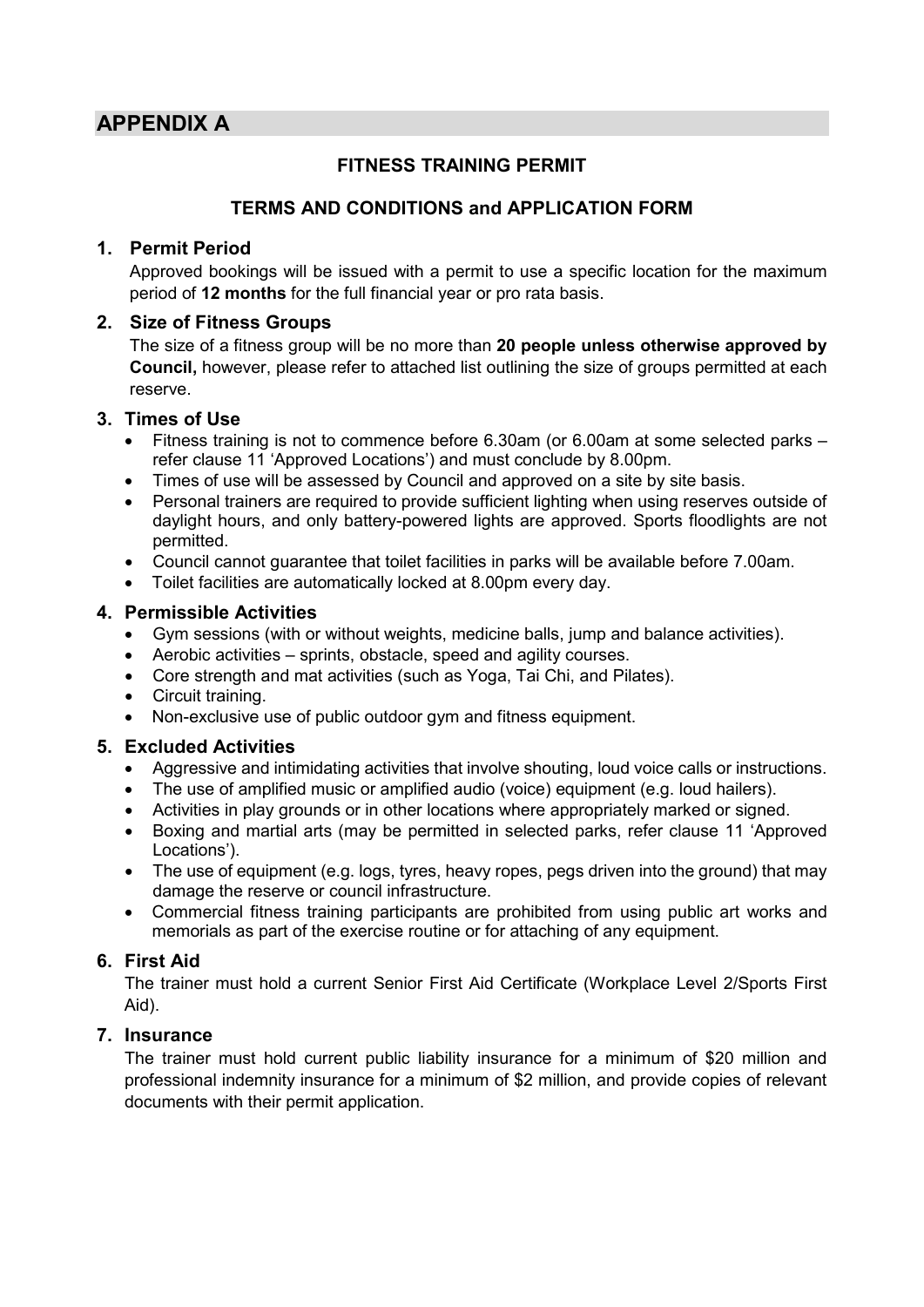# **8. Qualification**

All trainers (including secondary trainers) must hold a minimum qualification of Certificate 4 in Fitness and provide copies of relevant documents with their permit application.

#### **9. Safety**

Permit holders must ensure the safe use of Council facilities by their fitness activity participants. Council will not be held liable where injury or damage occurs through unsafe activities or through misuse of Council facilities and/or from using a Council facility for purposes for which it was not designed.

#### **10. Booking Cancellations**

Fitness trainers must advise Council of any booking cancellations as soon as practicable, preferably at least one business day prior to the activity occurring.

#### **11. Approved Locations**

The reserves listed below may be used for commercial fitness training. Reserves not included on the list are not permitted to be used for commercial fitness training due to land ownership, size, impact on residents, and protection of natural and cultural features.

| <b>Reserve</b>               | <b>Maximum</b><br>group size | Is a 6.00am start Is boxing<br>permitted? | permitted? |
|------------------------------|------------------------------|-------------------------------------------|------------|
| <b>Everard Park Reserve</b>  | 10                           | Yes (Weekdays)                            | <b>No</b>  |
| <b>Forestville Reserve</b>   | 20                           | Yes                                       | Yes        |
| <b>Fraser Reserve</b>        | 10                           | <b>No</b>                                 | <b>No</b>  |
| <b>Fullarton Park</b>        | 10                           | Yes                                       | Yes        |
| Goodwood Oval                | 20                           | Yes                                       | Yes        |
| Goodwood Oval Hockey         | 20                           | Yes                                       | Yes        |
| <b>Hackett Reserve</b>       | 4                            | <b>No</b>                                 | <b>No</b>  |
| <b>Henry Codd Reserve</b>    | 4                            | <b>No</b>                                 | <b>No</b>  |
| <b>Heywood Park</b>          | 20                           | Yes                                       | Yes        |
| <b>Howard Florey Reserve</b> | 10                           | Yes                                       | Yes        |
| North Unley Play Park        | 10                           | <b>No</b>                                 | <b>No</b>  |
| Orphanage Park               | 20                           | Yes                                       | Yes        |
| Page Park                    | 20                           | Yes                                       | Yes        |
| Ridge Park - Oval            | $20+$                        | Yes                                       | Yes        |
| <b>Scammell Reserve</b>      | 20                           | Yes                                       | Yes        |
| <b>Soutar Park</b>           | 20                           | Yes                                       | Yes        |
| <b>Unley Oval</b>            | 20                           | Yes                                       | Yes        |

Council may specify the exact location in a reserve that a fitness training group is to use.

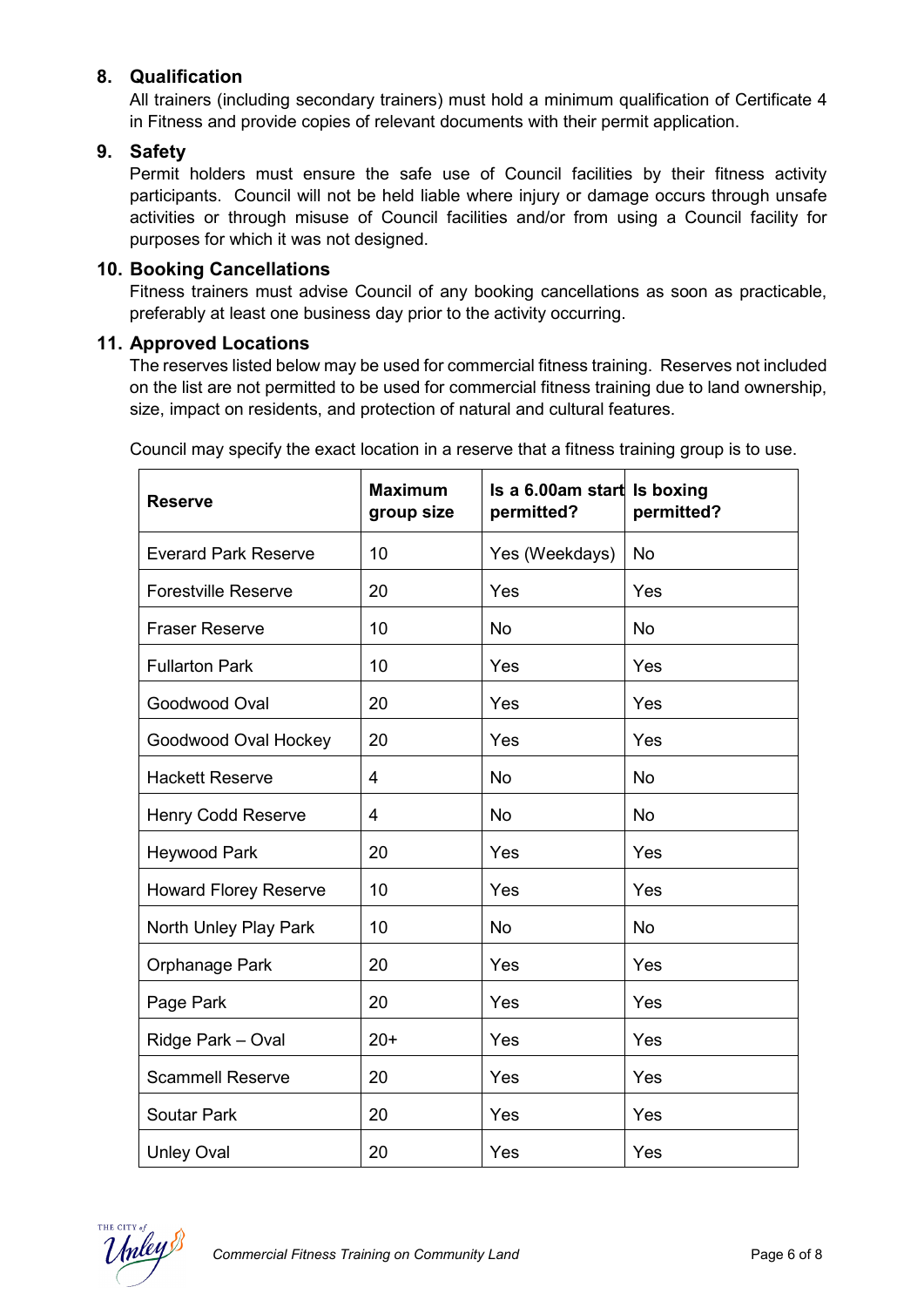| <b>Reserve</b> | Maximum<br>group size | Is a 6.00am start Is boxing<br>permitted? | permitted? |
|----------------|-----------------------|-------------------------------------------|------------|
| Village Green  | 10                    | Yes                                       | Yes        |

#### **Conditions**

Pursuant to the provisions of By-Law No. 3 and Section 202 of the *Local Government Act 1999*, Council approves the issue of a permit subject to the conditions below.

- **1.** The permit holder, where appropriate, shall ensure that he/she is licensed, registered or qualified to carry out the activity authorised by the permit.
- **2.** As provided for in section 261 of the Local Government Act 1999, a permit holder is required to state their full name and usual place of residence and to produce evidence of their identity when requested to do so by an Authorised Officer of Council.
- **3.** When requested by an Authorised Officer of Council, Fitness trainers/leaders are required to produce their Council permit.
- **4.** Written approval from Council is required to transfer the permit to another trainer. The names and contact details of all secondary or assistant trainers must be listed on the permit application form.
- **5.** The permit holder shall comply with and give all notices required by any Act of Parliament, Ordinance, Regulation, By-law relating to the activity.
- **6.** The permit holder shall ensure that its site or sites are left in a clean and tidy condition at the end of the event. Failure to do so may result in cleaning fees being charged.
- **7.** The permit holder shall ensure there is no damage to any area of the reserve including all grassed and/or paved areas, footpaths and kerbs.
- **8.** No spikes or stakes are to be driven into the ground without specific directions from Unley Council.
- **9.** All umbrellas shall be suitably anchored to prevent 'wind lift off' and will be in a safe condition with no protruding spines/spikes.
- **10.** Neither the permit holder nor any member or person claiming under them shall injure, damage or destroy or cause or permit the injury, damage or destruction of any tree, shrub, fence, earthwork fixture or any other part or portion of the site. No earthworks shall be carried out on the site unless it is with the prior written approval of Council.
- **11.** The permit holder will not promote any discriminating, insulting, offensive, threatening or vulgar behaviour or displays.
- **12.** The permit holder accepts that shelters or tents are to be installed in such a way as to not excessively obstruct the view of other reserve patrons. Ropes are to be highlighted with warning containment tape. Pegs are not to be used to anchor shelters; however, weights may be used and shall be highlighted accordingly.
- **13.** No building or fixture shall be erected, fixed or placed on the site without the prior written approval of Council and then on such terms and conditions as Council may in its discretion determine.
- **14.** Where the Council determines that damage or destruction has occurred on or in relation to the site or facilities, the permit holder shall be deemed to be responsible and therefore shall be liable to pay to Council the whole of the costs incurred by Council in the repair of such damage or destruction. Such costs shall be payable at the expiration of seven (7) days from the date on which written notice thereof is given to the permit holder and Council may further in its discretion revoke the permit.
- **15.** Permit holders may only use the site and facilities for their own activities and such activities must always be suitable and appropriate to the site and facilities provided.
- **16.** Permit holders must ensure that at all times they have sufficient numbers of qualified persons (over the age of 18 years) available to properly supervise and manage all activities on the site or facilities (including amenities buildings).
- **17.** No vehicle may be driven upon or over any part of the reserve other than upon a defined carriageway for vehicles or be permitted to remain stationary upon any portion of the

THE CITY